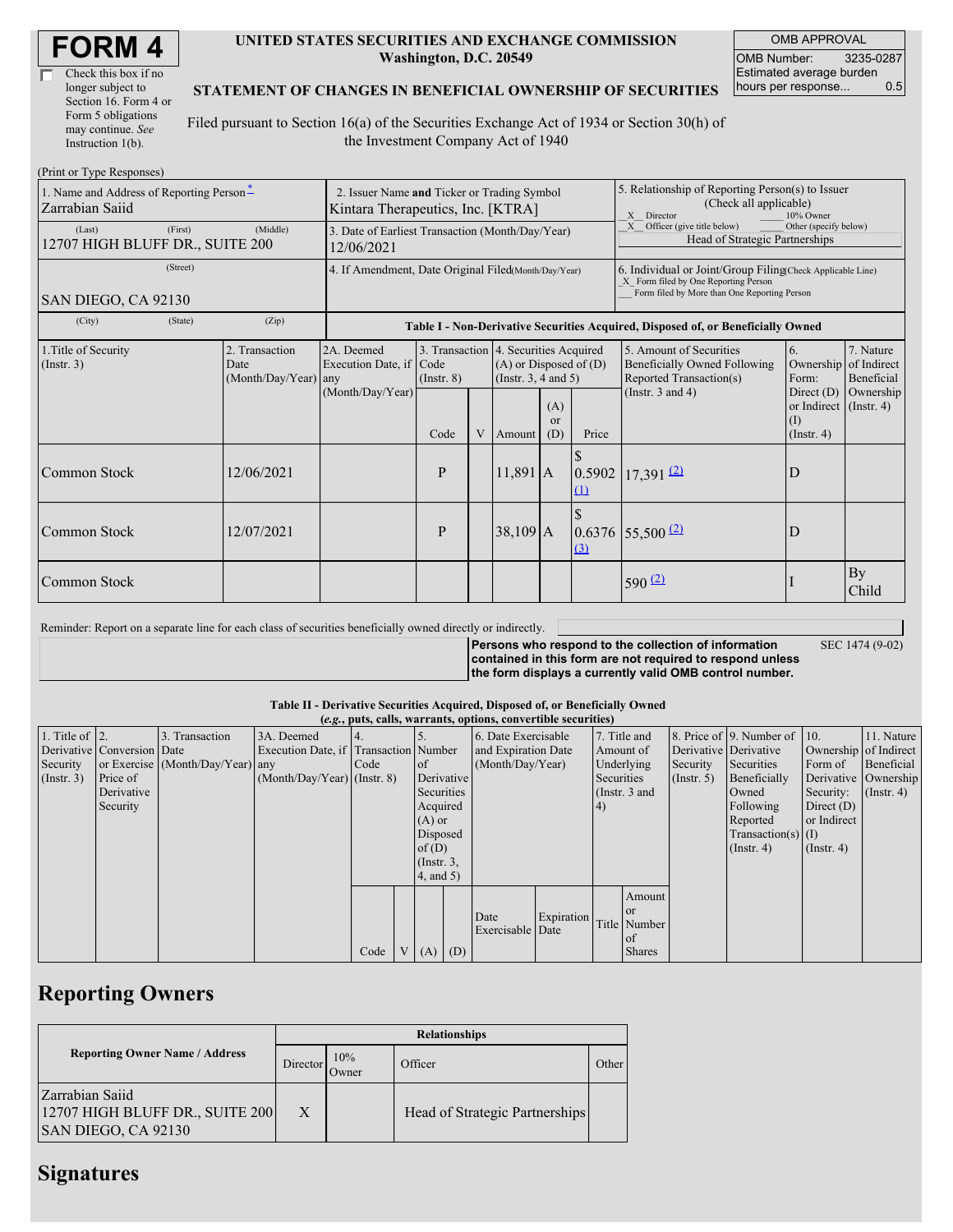\*\*Signature of Reporting Person Date

# **Explanation of Responses:**

- **\*** If the form is filed by more than one reporting person,*see* Instruction 4(b)(v).
- **\*\*** Intentional misstatements or omissions of facts constitute Federal Criminal Violations. *See* 18 U.S.C. 1001 and 15 U.S.C. 78ff(a).
- **( 1)** inclusive. The reporting person undertakes to provide to Kintara Therapeutics, Inc., any security holder of Kintara Therapeutics, Inc., or the staff of the Securities and The price reported in Column 4 is a weighted average price. These shares were purchased in multiple transactions at prices ranging from \$0.59 to \$0.5902 per share, Exchange Commission, upon request, full information regarding the number of shares purchased at each separate price within the ranges set forth herein.
- (2) On May 8, 2019, Kintara Therapeutics, Inc. effected a 1-for-10 reverse stock split of its common stock (the "Reverse Stock Split"). The number of securities reported on this Equation of the Payman Stock Split  $\sum_{n=1}^$ Form 4 have been adjusted to reflect the Reverse Stock Split.
- **( 3)** inclusive. The reporting person undertakes to provide to Kintara Therapeutics, Inc., any security holder of Kintara Therapeutics, Inc., or the staff of the Securities and The price reported in Column 4 is a weighted average price. These shares were purchased in multiple transactions at prices ranging from \$0.63115 to \$0.6415 per share, Exchange Commission, upon request, full information regarding the number of shares purchased at each separate price within the ranges set forth herein.

#### **Remarks:**

Exhibit 24 - Power of Attorney

Note: File three copies of this Form, one of which must be manually signed. If space is insufficient, *see* Instruction 6 for procedure.

Potential persons who are to respond to the collection of information contained in this form are not required to respond unless the form displays a currently valid OMB number.